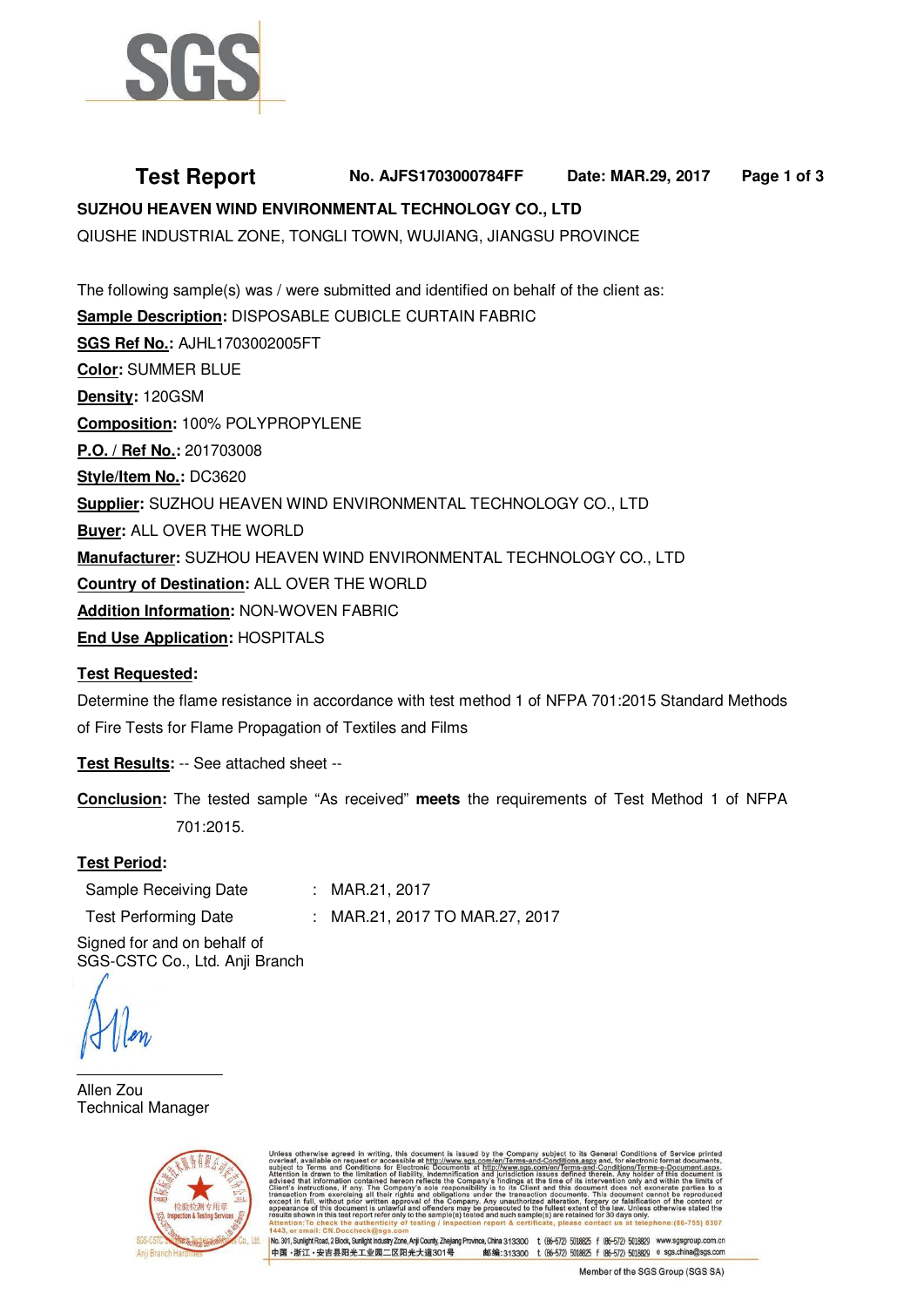

**Test Report No. AJFS1703000784FF Date: MAR.29, 2017 Page 2 of 3**

### **I. Test Conducted**

This test was conducted in accordance with test method 1 of NFPA 701:2015 Standard Methods of Fire Tests for Flame Propagation of Textiles and Films.

#### **II. Details of tested sample**

| Sample description / Color | Fabric / Blue          |       |
|----------------------------|------------------------|-------|
| Area density               | About 125 $g/m^2$      |       |
| Products configuration     | Single Layer           |       |
| Size of sample *           | 150 mm $\times$ 400 mm | 10pcs |

\* With the length parallel to the lengthwise direction of the material

### **III. Conditioning**

Prior to testing, the sample was conditioned at least 30 minutes at 105℃±3℃

### **Test results**

| Specimen<br>No. | Mass before<br>test $(g)$ | Mass after test<br>(g) | Mass loss (%) | After flame time<br>(s) | Burning time on<br>floor $(s)$ |
|-----------------|---------------------------|------------------------|---------------|-------------------------|--------------------------------|
|                 | 7.81                      | 7.60                   | 2.69          | $\mathbf 0$             | 0                              |
| $\overline{2}$  | 7.78                      | 7.57                   | 2.70          | $\mathbf 0$             | 0                              |
| 3               | 7.83                      | 7.62                   | 2.68          | $\mathbf 0$             | 0                              |
| 4               | 7.85                      | 7.60                   | 3.18          | 0                       | 0                              |
| 5               | 7.89                      | 7.59                   | 3.80          | 0                       | 0                              |
| 6               | 7.92                      | 7.69                   | 2.90          | $\mathbf 0$             | 0                              |
| 7               | 7.74                      | 7.58                   | 2.07          | 0                       | 0                              |
| 8               | 7.69                      | 7.42                   | 3.51          | $\overline{0}$          | 0                              |
| 9               | 7.76                      | 7.53                   | 2.96          | $\mathbf 0$             | 0                              |
| 10              | 7.80                      | 7.62                   | 2.31          | 0                       | 0                              |
| Mean            | 7.81                      | 7.58                   | 2.88          | 0                       | 0                              |

SD =0.52 3SD =1.56 Mean + 3SD =4.44

SD – Standards deviation

To be continued….



subject to its General Conditions of School<br>-Conditions.aspx and, for electronic form<br>m/en/Terms-and-Conditions/Terms-e-D<br>sues defined therein, Any holder of thi ng, this document is issued by the<br>accessible at http://www.sgs.com/<br>for Electronic Documents at http ne of it:<br>thin di authorized alteration, forgery or falsi<br>ited to the fullest extent of the law. Ur<br>ch sample(s) are retained for 30 days o DA 106 7551 0207

|No.301;SunlightRoad,2Block,SunlightIndushyZone,AnjiCounty,Zhejiang Province,China 313300 t (86-572) 5018825 f (86-572) 5018829 www.sgsgroup.com.cn<br>|中国 -浙江 - 安吉县阳光工业园二区阳光大道301号 邮编:313300 t (86-572) 5018825 邮编:313300 t (86-572) 5018825 f (86-572) 5018829 e sgs.china@sgs.com